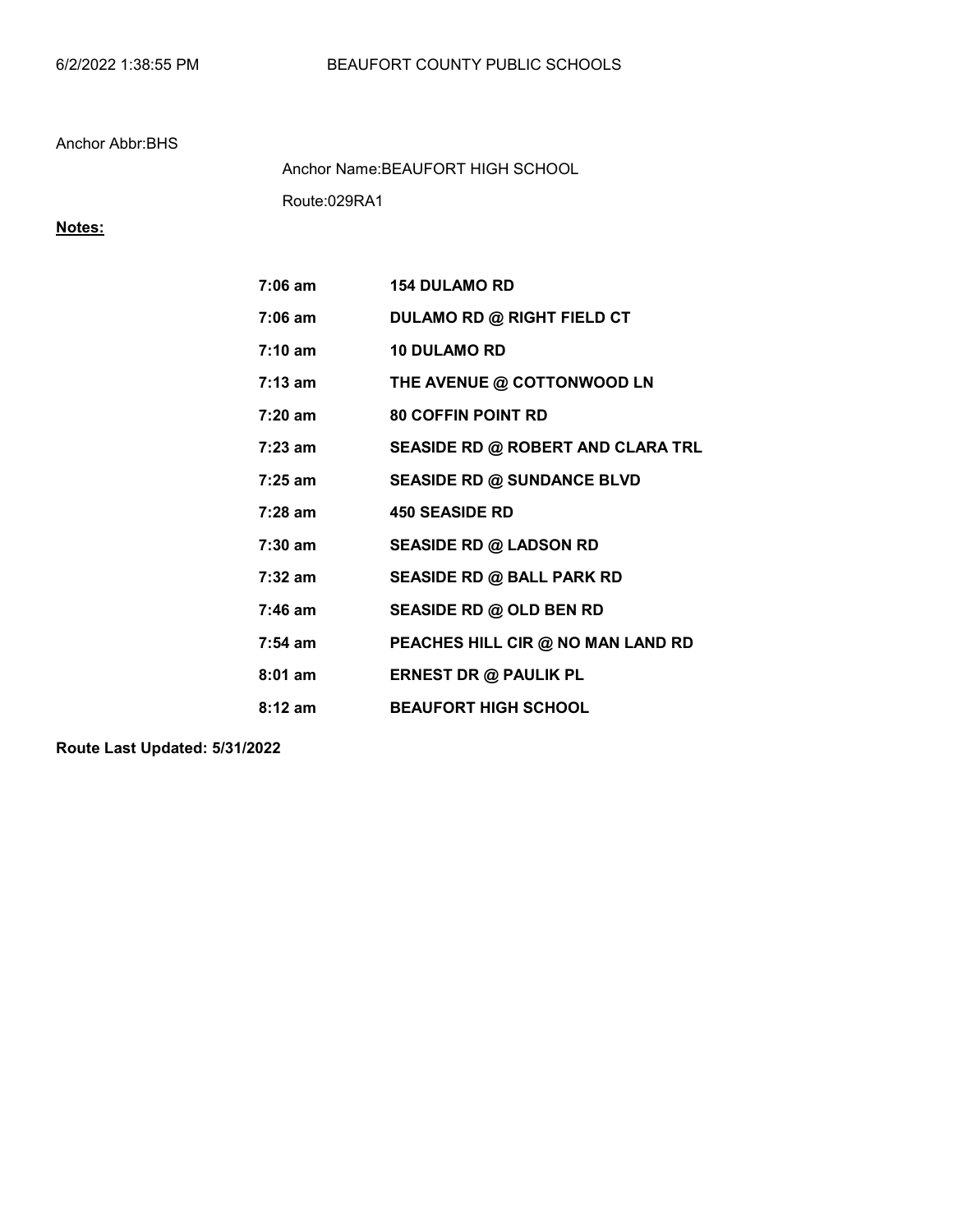Route:029RP1 Anchor Name:BEAUFORT HIGH SCHOOL

# Notes:

|                                               | 12:40 pm  | <b>BEAUFORT HIGH SCHOOL</b>       |
|-----------------------------------------------|-----------|-----------------------------------|
| >> WAIT UNTIL 12:45 PM (IDLE FOR 5 MINUTES)<< | 12:45 pm  | <b>BEAUFORT HIGH SCHOOL</b>       |
|                                               | 1:02 pm   | 96 PEACHES HILL CIR               |
|                                               | 1:10 pm   | SEASIDE RD @ OLD BEN RD           |
|                                               | $1:24$ pm | <b>SEASIDE RD @ DR WHITE RD</b>   |
|                                               | 1:27 pm   | <b>SEASIDE RD @ IVORY RD</b>      |
|                                               | 1:28 pm   | <b>450 SEASIDE RD</b>             |
|                                               | 1:32 pm   | <b>SEASIDE RD @ EVEREST RD</b>    |
|                                               | 1:33 pm   | SEASIDE RD @ ROBERT AND CLARA TRL |
|                                               | 1:37 pm   | <b>72 COFFIN POINT RD</b>         |
|                                               | 1:44 pm   | THE AVENUE @ COTTONWOOD LN        |
|                                               | 1:47 pm   | <b>10 DULAMO RD</b>               |
|                                               | $1:50$ pm | <b>DULAMO RD @ RIGHT FIELD CT</b> |

Route Last Updated: 6/2/2022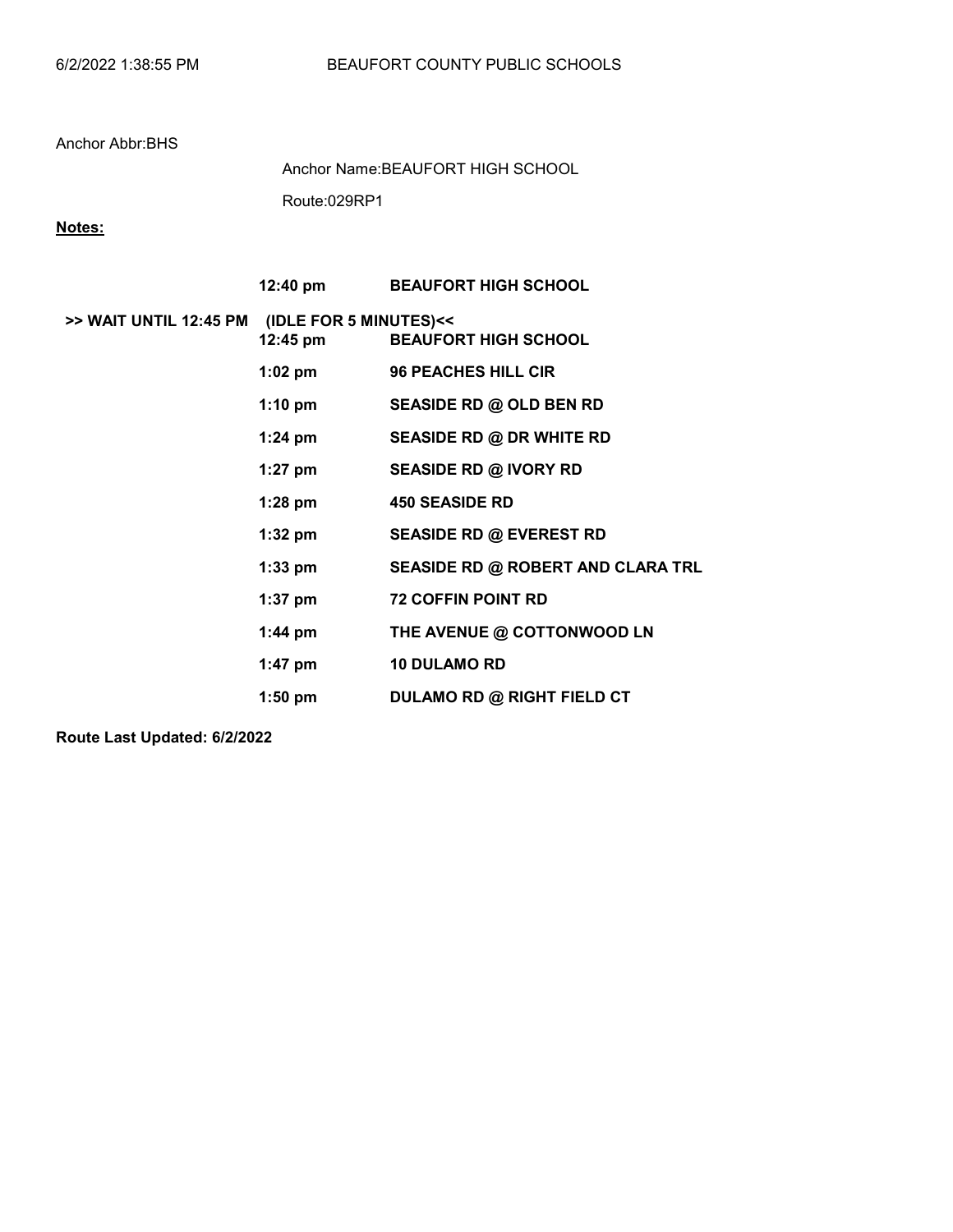Route:030RA1 Anchor Name:BEAUFORT HIGH SCHOOL

# Notes:

| $6:57$ am         | 661 SAMS POINT RD/662 SAMS POINT RD./659 SAMS |
|-------------------|-----------------------------------------------|
| $6:57$ am         | <b>662 SAMS POINT RD</b>                      |
| $6:58$ am         | SAMS POINT RD @ WHITE DOGWOOD RD              |
| $7:06$ am         | <b>73 WALLING GROVE RD</b>                    |
| $7:10 \text{ am}$ | WOOD IBIS TRL @ GREEN WINGED TEAL DR N        |
| $7:19 \text{ am}$ | PLEASANT POINT DR @ TUSCARORA AVE             |
| $7:28$ am         | TELFAIR DR @ BRICKMAN WAY                     |
| $7:35$ am         | <b>BRICKYARD POINT RD S @ AUDUBON RD</b>      |
| $7:47$ am         | JOHNNY MORRALL CIR@HE SMALLS CT               |
| $7:51$ am         | <b>ACORN HILL AVE @ BATTERY CREEK RD</b>      |
| $7:56$ am         | 2807 WADDELL RD@DOGWOOD APTS                  |
| $8:01$ am         | <b>LOVE HOUSE</b>                             |
| $8:04$ am         | OLD SHELL RD @ STUART TOWNE APT               |
| $8:11$ am         | <b>BEAUFORT HIGH SCHOOL</b>                   |

Route Last Updated: 5/31/2022